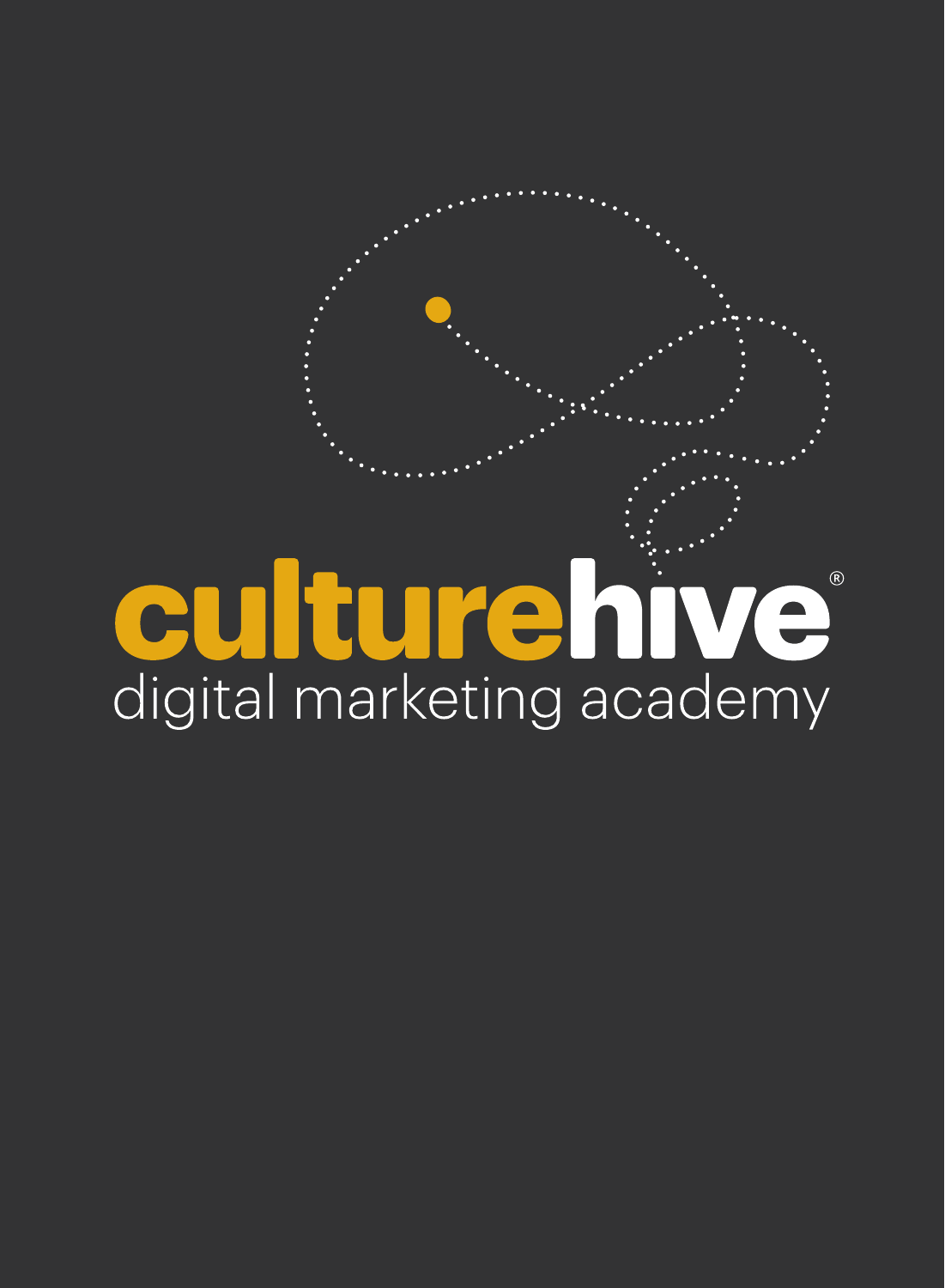'When we [Thoughtsmith] recommended to the Arts Council that they should fund the Digital Marketing Academy programme, our overarching criterion was that the programme should be 'lean' with 'rapid iteration' allowing 'innovative ideas to be tested cheaply with real audiences'. We think the AMA has done this well.'

Dominic Tinley **Thoughtsmith** 

Sir Peter Bazalgette, Chair of Arts Council England, launched the Digital Marketing Academy in June 2014 after Thoughtsmith's recommendation that:

'ACE should establish a centre of excellence for 'lean marketing' by arts organisations to capitalise on their creative strengths.

This would promote an experimental, evidencebased approach to digital marketing. It would itself be developed through a 'lean' methodology (and hence low cost). The Academy would be primarily virtual and could be a further development of CultureHive.'

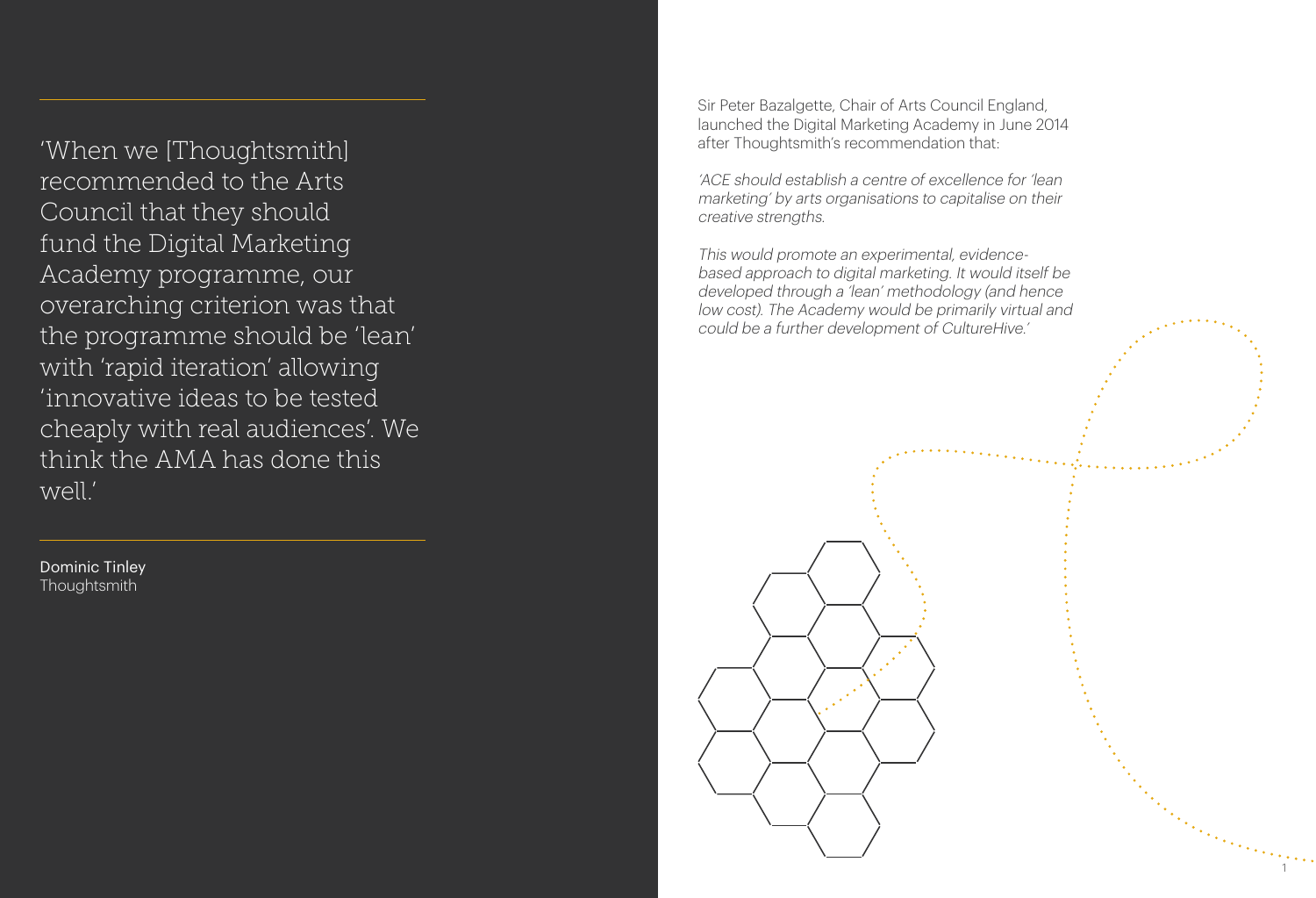## The Programme

The Digital Marketing Academy, managed by the Arts Marketing Association, encourages agile working through digital experiments on real audiences in real arts organisations.

DMA 1.0 addressed issues arising in many arts and cultural organisations, including but not limited to: unclear priorities on digital projects, low digital capability amongst staff, lack of internal understanding and buy-in on delivering in a digital way, teams operating in a silo culture, and current processes not suited to digital delivery.

Fellows were offered robust and continued support with Mentoring sessions, online workshops and Action Learning Sets. The issues the Fellows were facing were addressed with tactical and strategic advice, expert knowledge and peer-to-peer support.

Online workshops provided learning opportunities in the following areas:

- Managing Digital Transformation
- From Digital Toolkit to Smart Insights
- Adapting Agile Planning for Your Project
- How to Build a Successful Always-On Digital Engagement Campaign

The Action Learning Sets were led by experienced marketer Carol Jones; they allowed Fellows time to present their learning, reflect with their peers and provided a safe learning environment for idea generation, creative thinking and innovation.

Using lean or agile techniques the Academy introduces new ways of working based on experimentation, rapid iteration and continual testing that involves audiences and users at every stage of the process. The Academy is a central point for knowledge exchange — Fellows share their learning with each other and across the sector.

There are many advantages to delivering a programme entirely online: the reduced costs and time of travel to Fellows taking part; the Mentors are of an international calibre; and an online environment often feels safer and encourages Fellows to open up.

'Each little experiment has had ongoing use in both predictable and unpredictable ways but the biggest impact has been the idea of working in an experimental way at all.'

Jessica Ziebland DMA Fellow National Centre for Circus Arts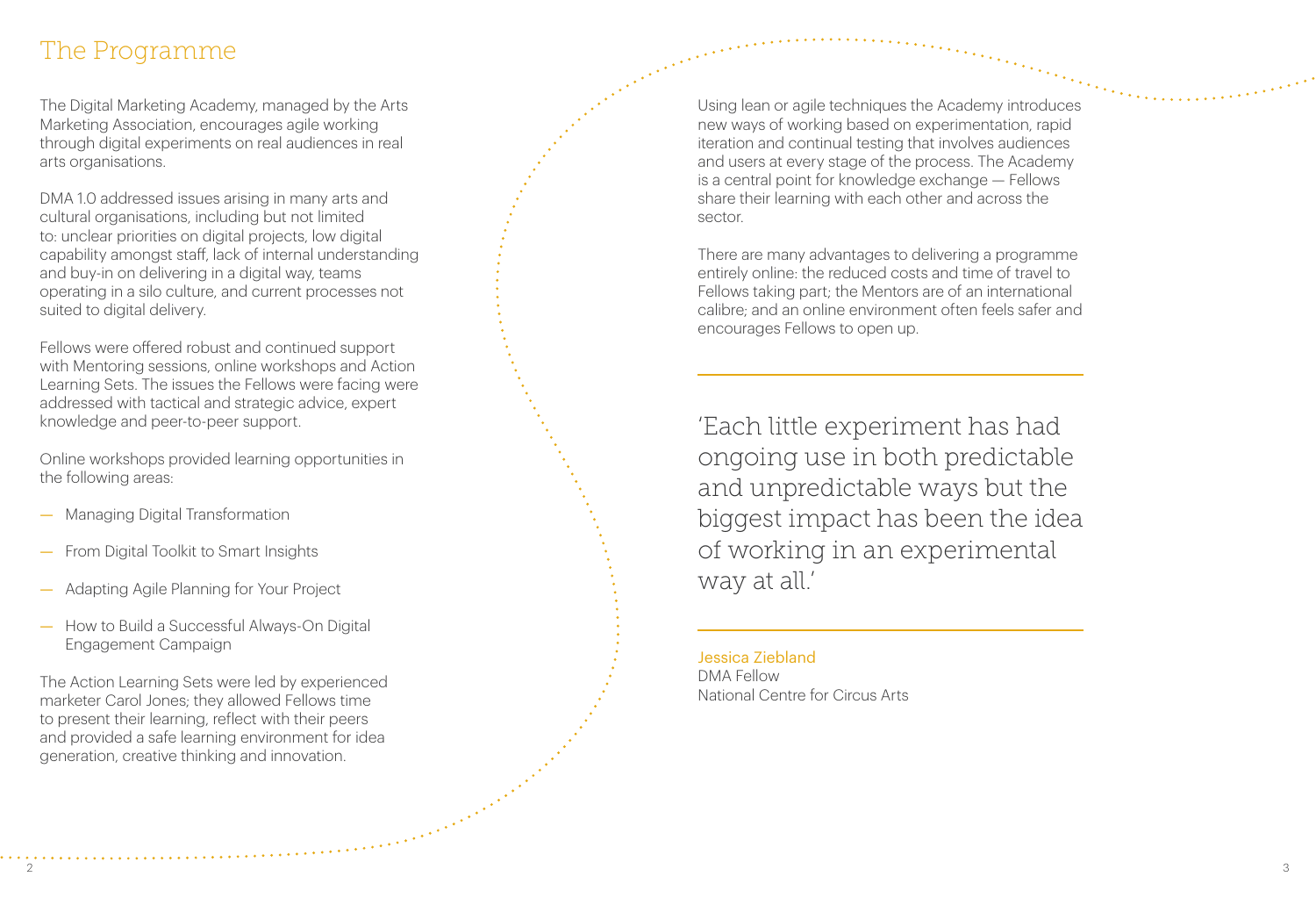## The Academy

This diagram demonstrates how the Academy works; the people involved, the flow of knowledge and the Fellows at the centre. All of the inputs provide the Fellows with the tools to achieve the learning outcomes of 'doing things better' and 'thinking differently'. This ultimately leads to a positive impact on audiences across the arts and cultural sector.



en en de la partie de la partie de la partie de la partie de la partie de la partie de la partie de la partie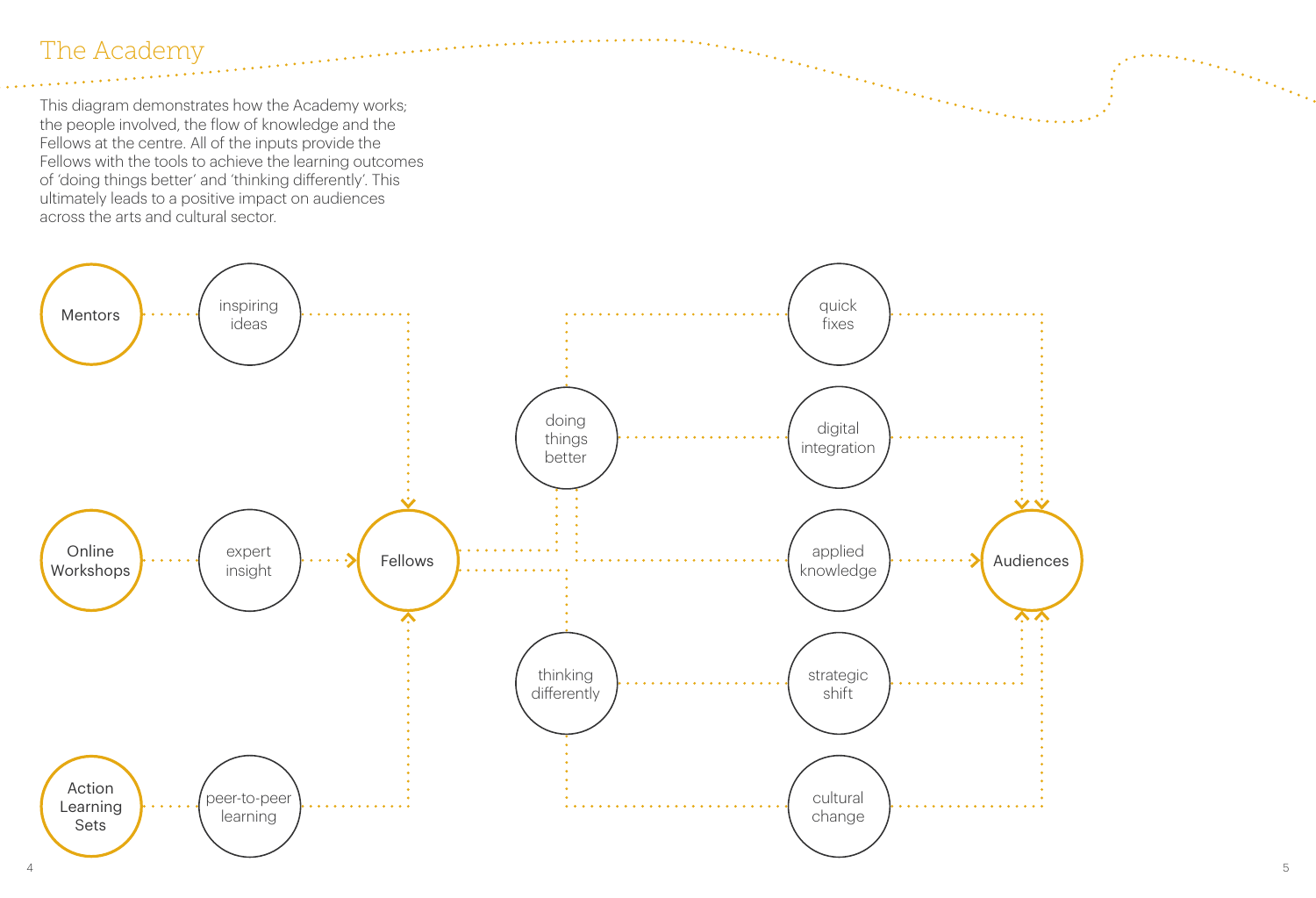## The Experiments

Experiments conducted by the Fellows in DMA 1.0 answered questions like:

- How do we create content that will deepen audience engagement?
- How can we improve our customers' user journey?
- How can we use data to tell stories and share this to create internal buy-in and understanding?
- How can we create an online social space that encourages risk-taking and draws our audience closer to us on and offline?
- How can we use digital to engage with young people and to develop loyalty?
- How can we use gamification to collect data and aid segmentation from our non-ticketed audiences?
- How can we be confident that we're growing our audience online and not just preaching to the converted?
- How can we benchmark our social media activity in more effective ways and share this across the organisation?
- What place does digital have within our integrated communications strategy?
- How can we segment our digital audiences to develop tastemakers and encourage loyalty and risk taking?

'One of the most interesting aspects of the Digital Marketing Academy so far has been watching how our DMA organisations implement their experiments. Interestingly, the experiment design phase was a snap for my Fellows. Where it often can get sticky is finding the time to implement experiments in everyday life.'

Ron Evans DMA Mentor Group of Minds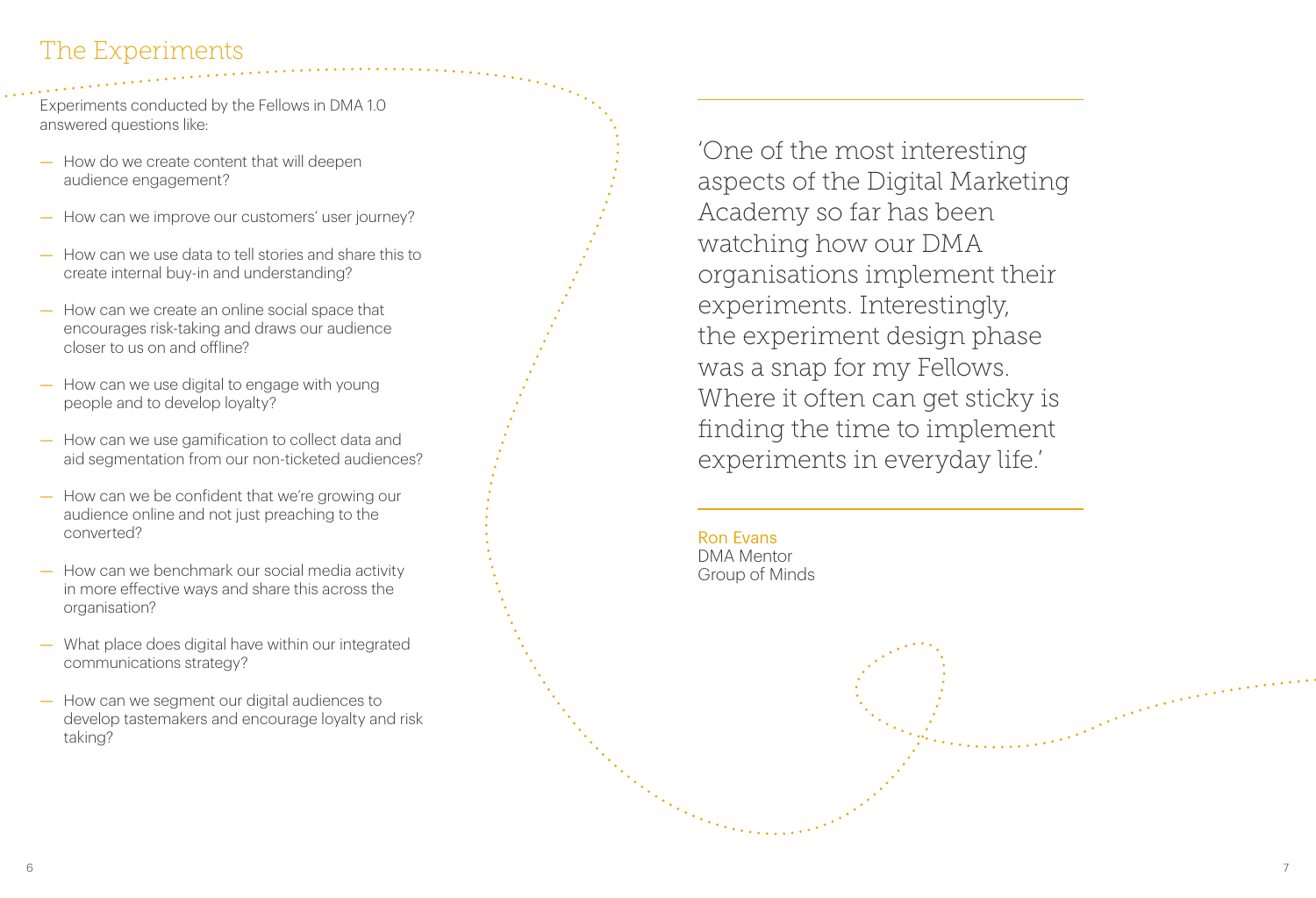## The Fellows

20 places were available on the programme and applicants could choose from two types of Fellowship: a Single Fellowship aimed at senior marketers with an existing understanding of digital practice and a Joint Fellowship open to CEOs, Artistic Directors and Senior Technologists working with a marketing colleague and also Senior Digital Marketers working with a programmer or technologist. Both needed to be passionate about using digital technology to develop audiences.

At its core the DMA wanted to bring together the best people who wanted to work with peers to drive new ways of thinking, doing and sharing digital marketing and experimentation.

The Fellows at DMA 1.0 came from a range of organisations including theatres, multi-disciplinary arts centres, dance companies and a national charity for new music. They were located across England with full access to all elements of the programme as it was delivered entirely online.

Fellows taking part in DMA 2.0 also come from an impressive range of arts organisations across England. Their details can be found on the DMA website:







Trina Keane





National Centre for Steve Woodward A New Direction



Sara Lock Salisbury Arts Centre



Theatre Royal Stratford East

Holly Conneely & Dawn James Tricycle Theatre



FACT

Jessica Ziebland

Circus Arts



Jamie Wooldridge & Jamie Eastman Live at LICA

Amy Rushby RSC





Laraine Penson Northern Ballet



Chris Scott Tyneside Cinemas



Kealy Cozens Sound and Music



JoJo Tyhurst Artichoke



Laura Arends **Stagetext** 



Ruth Catlow Furtherfield



ARC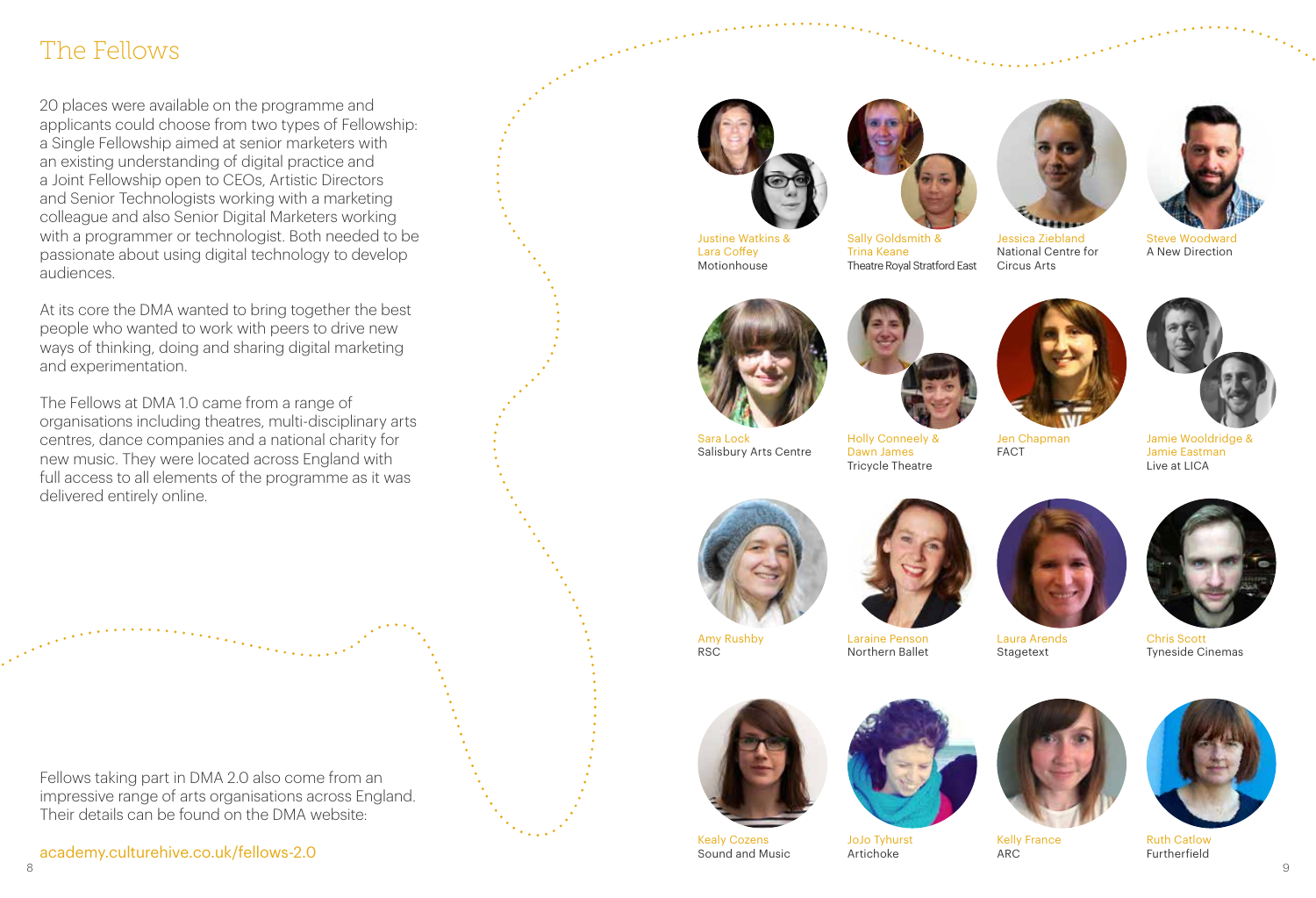## The Mentors

The AMA sought digital and audience engagement experts to take on Mentoring roles within the Academy. Their international expertise and experience provided the high level digital knowledge needed to make the Academy a success.

#### Tom Beardshaw Founder and Partner NativeHQ

Tom is a founder and partner of the award-winning digital and social media company NativeHQ that helps people use social media intelligently and creatively.

He is a digital strategist with a background in anthropology, multi-platform production and social ethics and specialises in the human dimensions of online communications and community building.

## D<sub>K</sub>

Founder justadandak.com

DK strategically advises and speaks energetically on the potential of social media to improve business/ organisations.

He's New Zealand Webby Awards Ambassador and activation manager at BizDojo. He is the founder of justadandak.com and a sought-after speaker at national events including the National Digital Forum (NZ).

He produces the Defining Innovation Podcast series and is the license holder and curator of TEDxWellington.



## Ron Evans

Consumer Psychologist and Principal Consultant Group of Minds

Ron Evans is a consumer psychologist and principal consultant at Group of Minds Arts Marketing + Technology Consultants. He is a leading developer and researcher at the intersection of culture and technology.

His primary area of interest is in exploring emerging technology and its impact on consumer psychology/ customer decision-making, including the social influence of donation and ticket-purchasing behaviour.

#### Daniel Rowles

Managing Director Target Internet

Daniel has helped organistions of all types to use digital marketing effectively, working with all sizes of business from SMEs through to clients like the BBC, Warner Bros and Boots. He is the voice of the Digital Marketing Podcast and Managing Director of TargetInternet.com.

His career has covered both the technical and business aspects of digital marketing, bridging the gap between the two and making best use of the tools and technology available.



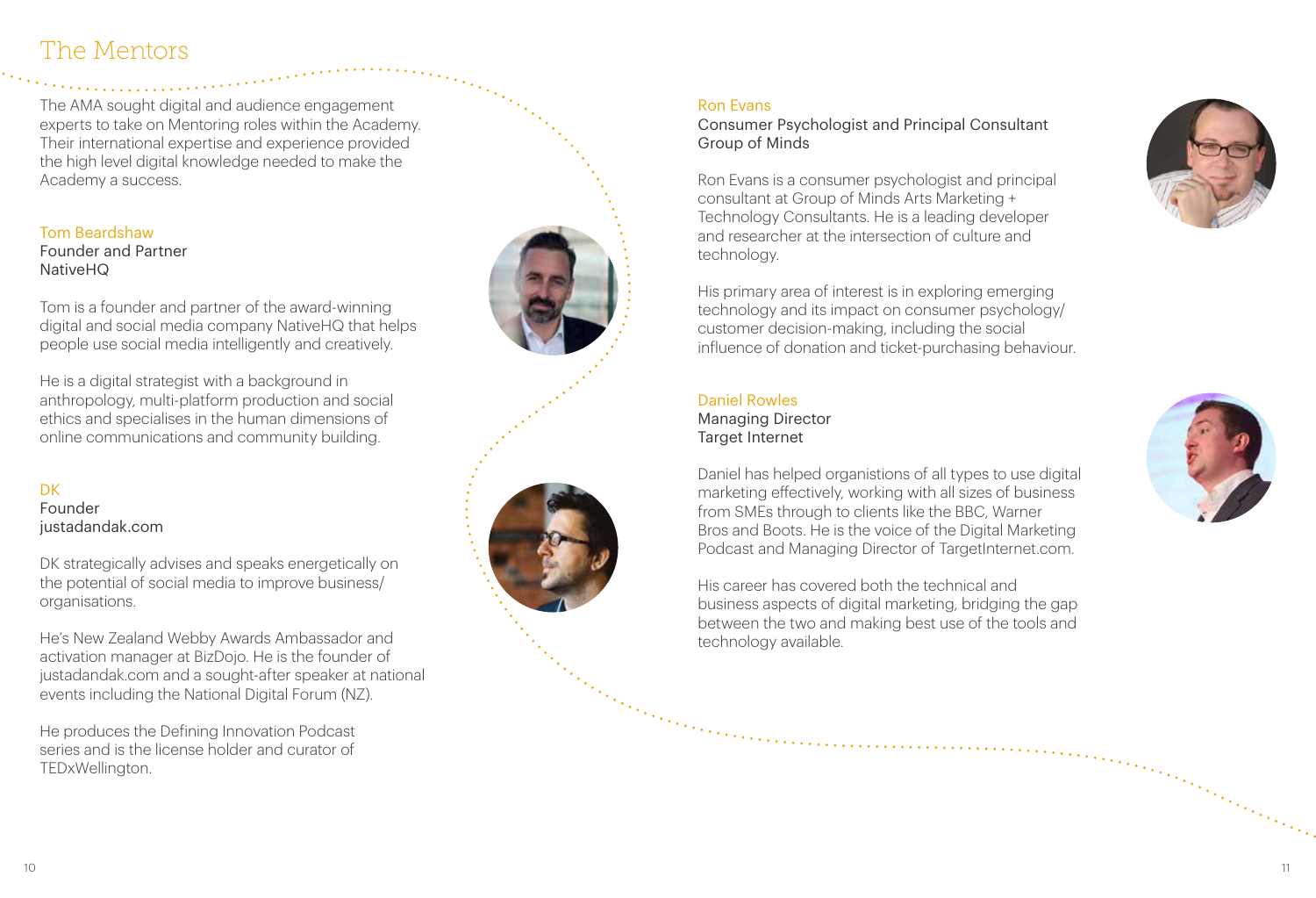## The Mentors

#### Devon Smith Co-founder Measure

Devon recently co-founded Measure, a 2-person studio based in Portland, Oregon that helps non-profit organisations understand their audiences and become better digital storytellers.



She was formerly the director of social media and analytics at the digital agency Threespot, where her clients included BBC America, Bill and Melinda Gates Foundation, Business for Social Responsibility, Ford's Theatre, Harvard Business School, National Park Service, Pew Charitable Trusts, Planned Parenthood, and the Smithsonian.

Devon has presented at dozens of conferences across the US, UK, and Australia. She holds two bachelor's degrees from the University of Washington, as well as an MBA and MFA from Yale University.

#### Dominic Tinley **Partner** Thoughtsmith

Dominic is an interactive media specialist with extensive experience managing web, mobile and interactive TV services. Since 2008 he has worked as an independent consultant providing strategic advice on how new media technologies can be used to engage audiences.

Dominic is an external advisor to BBC Research and Development and BBC News providing guidance on agile project management. He is also a founding partner of Thoughtsmith.



'Mentoring for me is more about listening than it is about talking. This foundation provides a chance to move to a more active listening role…The combination of listening, consciously attempting empathy, then active listening, allows for pathways into potential resolutions, or maybe, just better questions. Again, sometimes it's not about having the answers, more so providing a connection to a shared experience and together working out the answer.'

DK DMA Mentor justadandak.com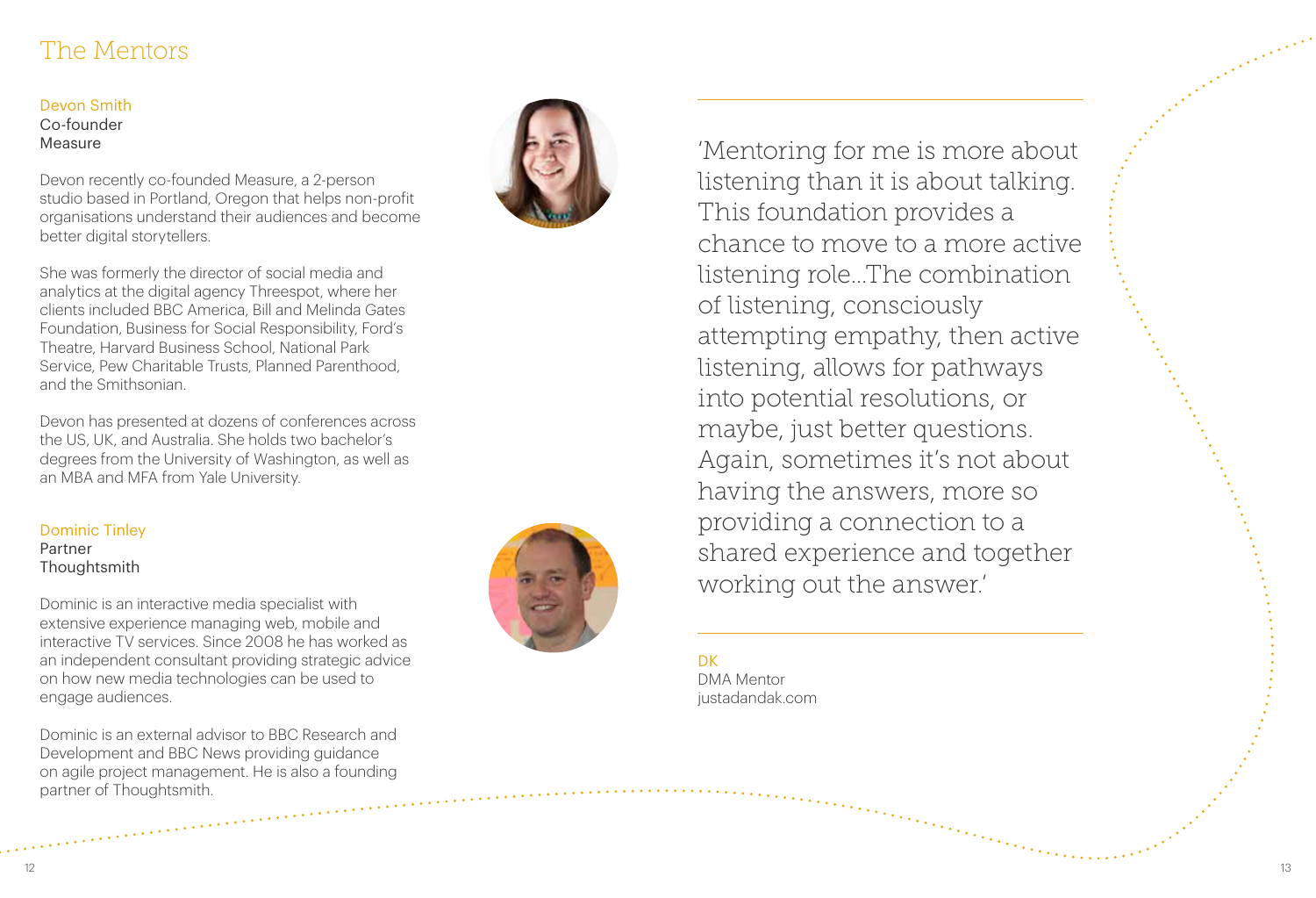

## Steve Woodward A New Direction (AND)

My experiment has centred around exploring new ways of connecting schools with arts and cultural organisations online. This has included the development and launch of a prototype platform called ANDtogether, which has been shaped by ongoing user feedback and consultation. With the support of my DMA Mentor, DK, I have also explored other ways to increase engagement through information and content sharing.

ANDtogether went live in October 2014 for an initial phase of testing with teachers. The site was introduced at our Annual Schools' conference at the British Library, where I engaged around 100 teachers in user testing and feedback. In order to build 'The Index' of organisations profiled within the site, I contacted all London NPOs and others in our wider cultural network, and launched with 630 arts and cultural organisations across the capital.



Steve Woodward Fellow



Mentor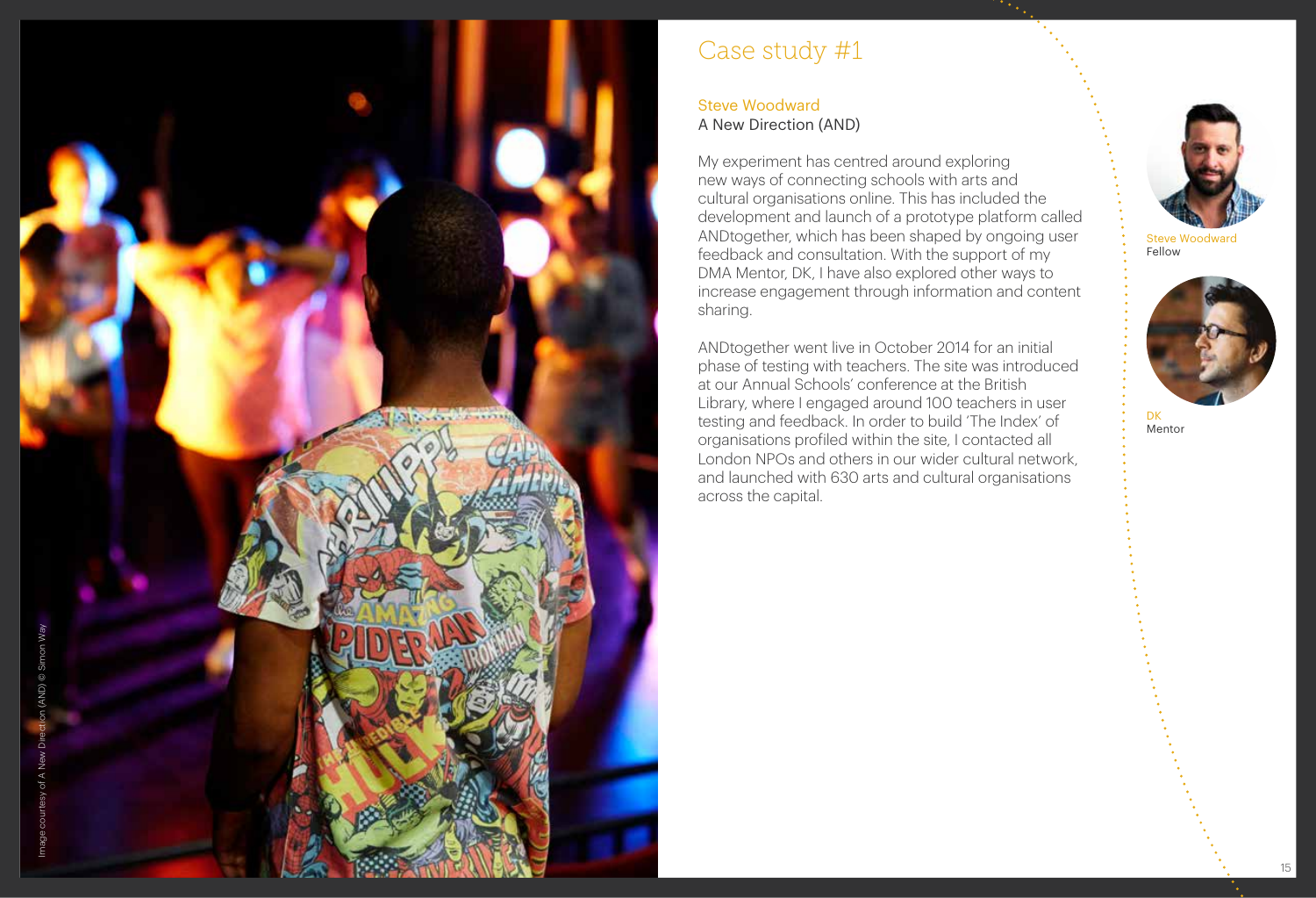### **Outcomes**

- A tangible platform for AND to build on for future development and more public launch.
- AND has understood the value of working in an agile way and embraced the concept of producing projects in beta as an initiative.
- Further insights into what teachers need and want.
- Analytics and data to back-up existing research.
- AND is keen to seek out funding to further develop and promote the platform.
- My involvement in the Academy has enabled me to take a much more experimental approach to developing and implementing ideas, and this has resonated throughout the organisation.





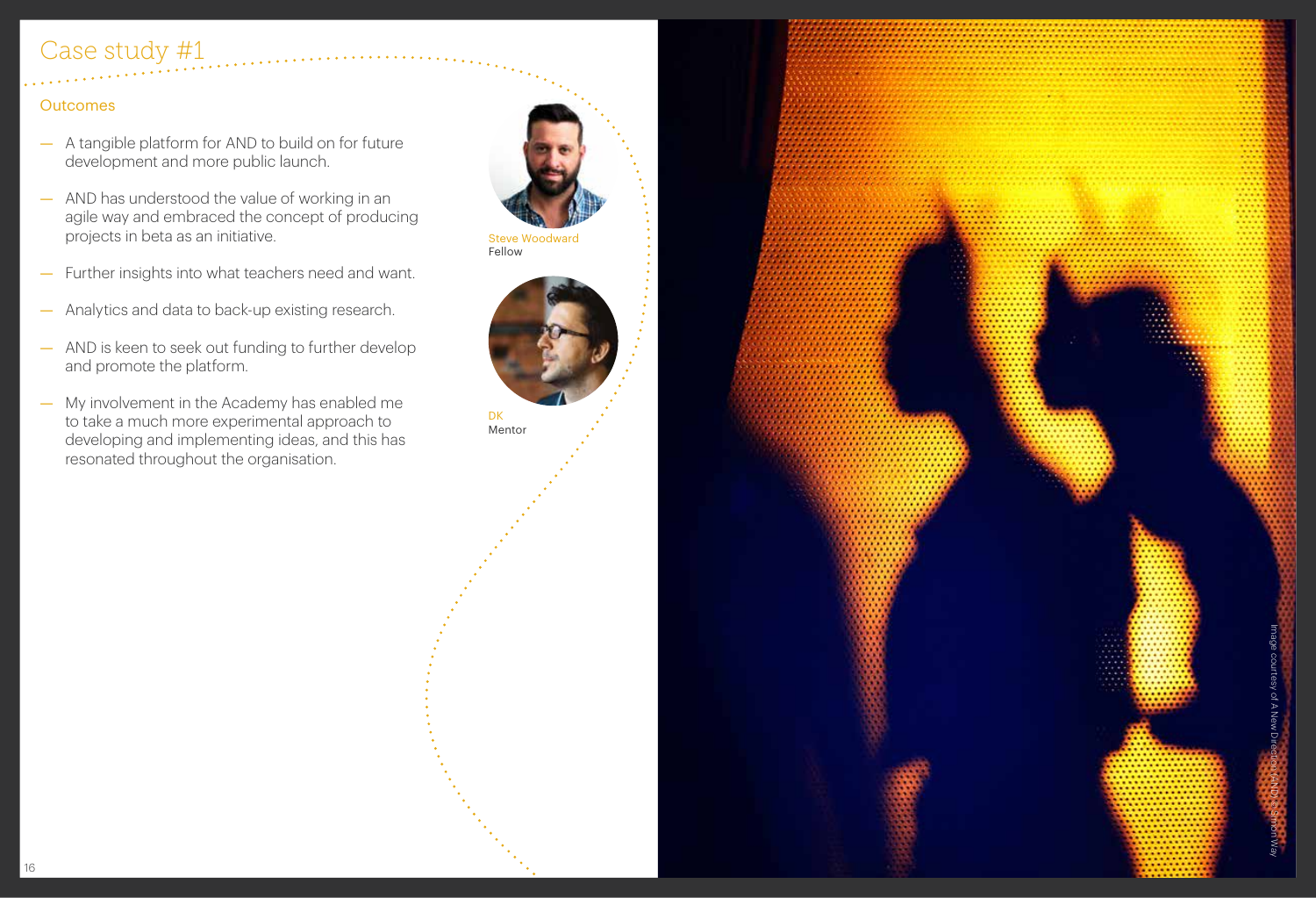

## Jen Chapman FACT

Our key challenge: how do we break our audiences into new, bespoke segments — and even better, how do we use this to communicate more effectively and build better relationships? I hoped to explore this challenge at the Academy, not only because it offered a brilliant opportunity to share stories and ideas across the sector but also because it would encourage me to set aside the time to find a solution — or at least test a potential solution. With help from my Mentor, Daniel Rowles, we decided on an online quiz format that introduced an element of gamification and play.

I wanted to test a new, cost-effective and resourcelight way of gathering audience data — including how risky they are in their arts attendance. I also wanted to put our new segmentation model into practice by dividing audiences into categories, and collecting their contact information so we could stay in touch; build better relationships with audiences by tailoring our future communications according to their segment; and further promote our Type Motion exhibition to audiences with an interest in typography.



Jen Chapman Fellow



Daniel Rowles Mentor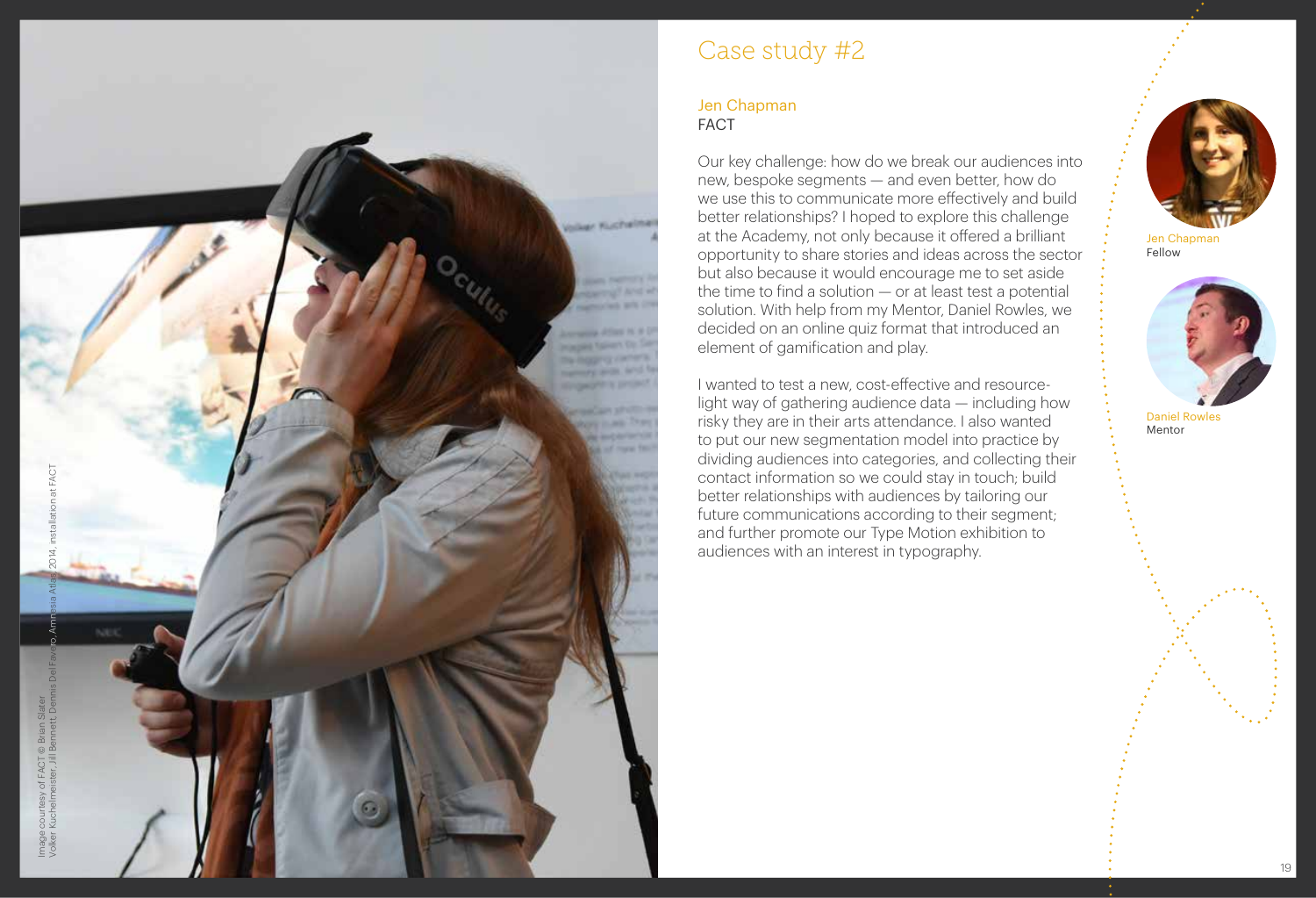#### **Outcomes**

- After 8 weeks the quiz had received 550 views and had been completed by 70% of those individuals.
- I could see the percentage of people in each segment, and how each question fared. It was great to hear from my Mentor, Daniel, that these were some impressive numbers and confirmed that we were onto something — quizzes could very well be a good way forward tor FACT.
- We all complete surveys with our visitors, but how often do you get to ask your audiences questions about who they really are, and how they perceive themselves? Have you ever had a survey that a visitor enjoyed so much that they shared with their friends? After this experiment, we are confident that this is something we should continue to develop.
- Making the process fun was a huge factor in encouraging staff to get on board with our idea, and ultimately led to an enjoyable quiz. It was great to work with the team to devise the questions, and next time we'll expand this further to involve more staff from other departments.
- The added benefit of the Academy is that it creates time to really think about our audiences and what makes them tick; encouraging everyone in the organisation to become familiar with our segmentation model. This has had real impact in the way the organisation thinks about audiences.



Jen Chapman Fellow



Daniel Rowles Mentor

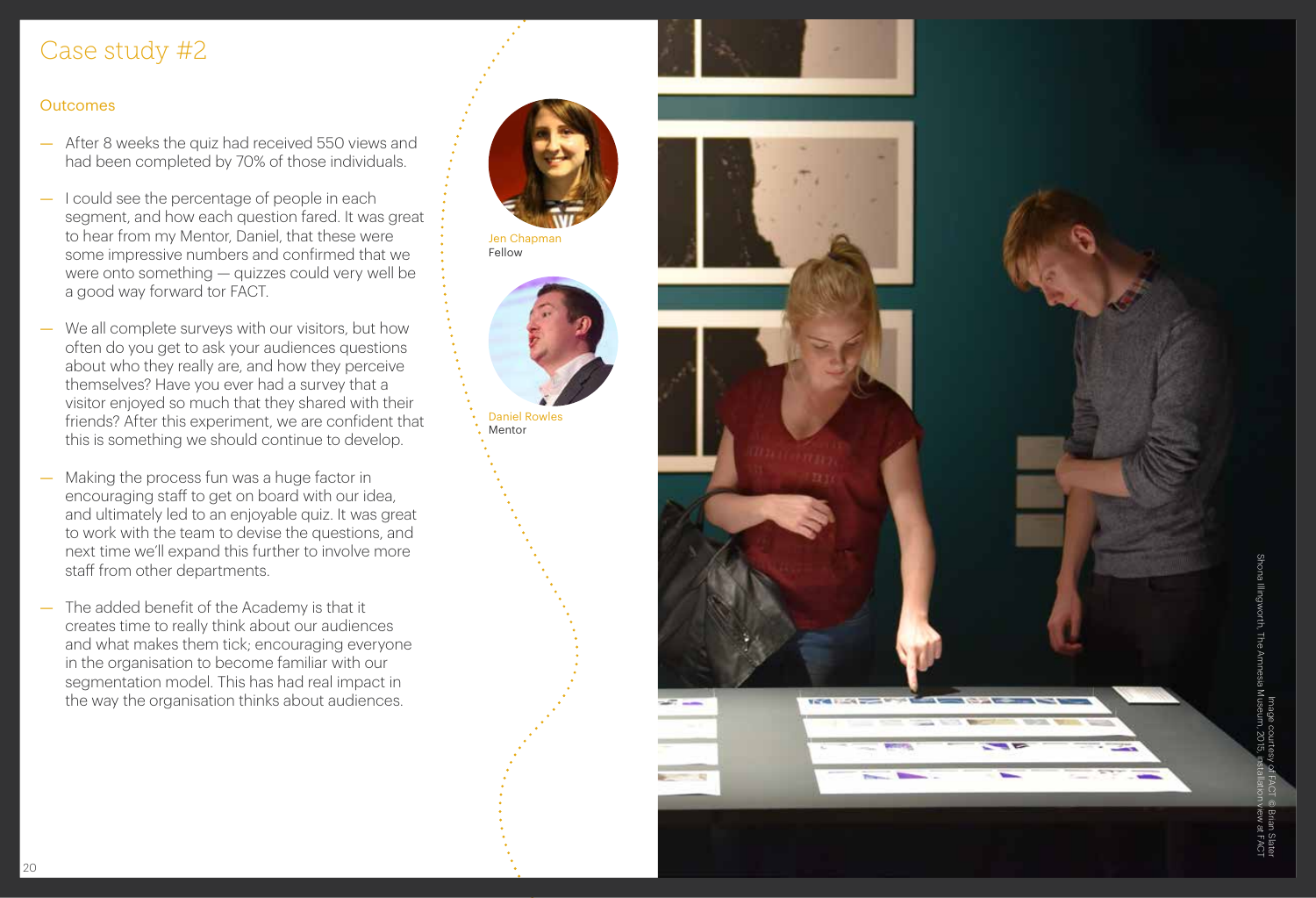

### Jamie Wooldridge and Jamie Eastman Live at LICA / Lancaster Arts at Lancaster University

We were striving to increase our rich digital content but needed to be confident that we were growing our audience online and not just reaching the converted. Our experiment focused on how we could increase our online audiences without jeopardising our physical audience. How can we ensure live streaming grows an audience for our work without jeopardising ticket income?

We wanted to understand our range of audiences; poll our existing audiences to generate actionable insights; target new audiences via social media and monitor social media KPIs. We also looked at devising 'added value' packages to grow audiences and encourage visual arts audiences to become Supporters. We hoped we could also implement digital change across the organisation.



Jamie Wooldridge & Jamie Eastman Joint Fellows



Tom Beardshaw Mentor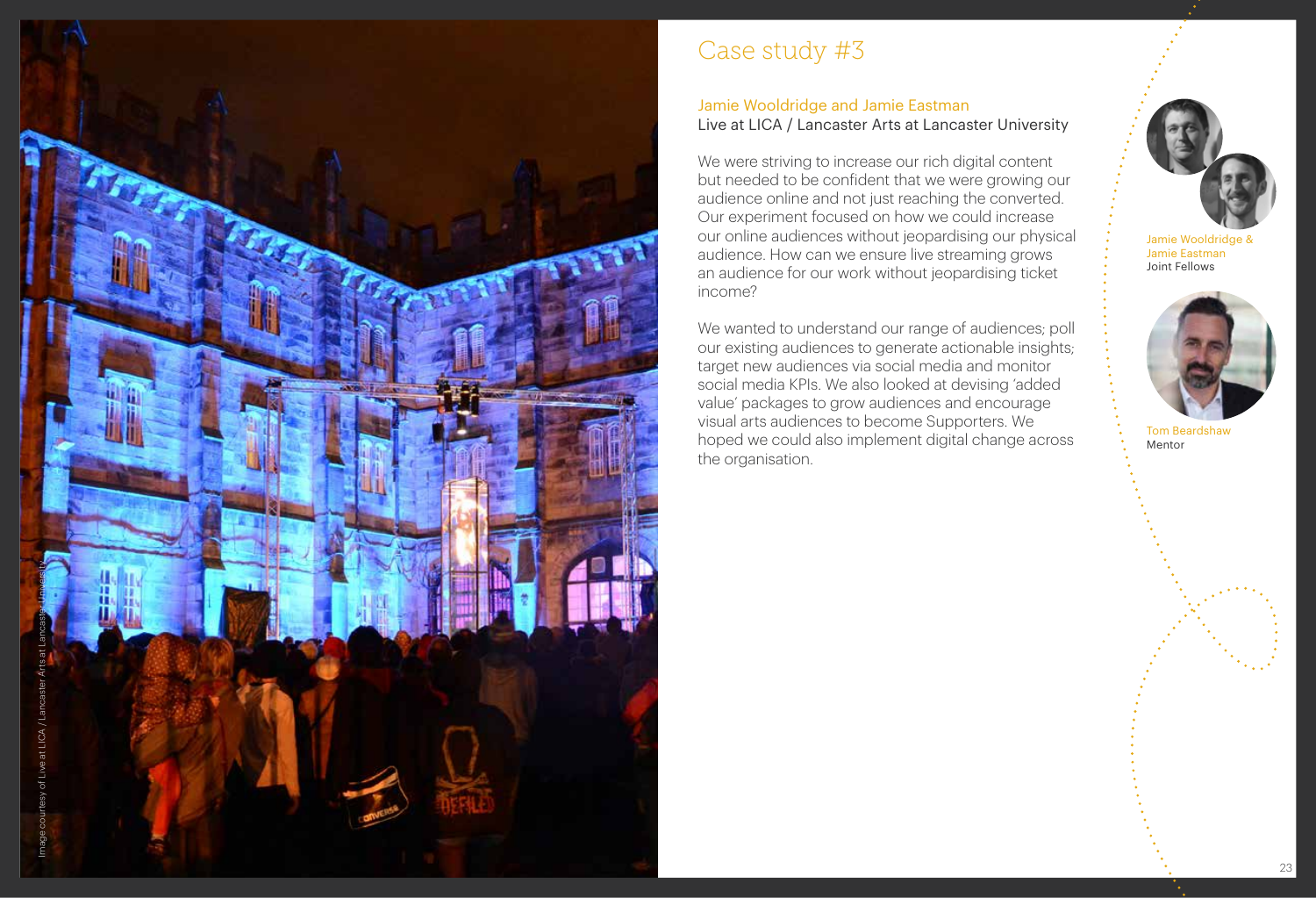#### **Outcomes**

- We realised that before we could become excellent digital marketers we would need to know our audiences better.
- Our online audiences are publishers and tastemakers in their own right and they can inform us just as much as we inform them.
- After researching expensive third party solutions we realised that the analytics provided via the social media platforms themselves were more than adequate. We are now in a position to access and interpret more meaningful engagement data from Facebook and Twitter. We monitor and benchmark ourselves on our engagement rate rather than solely on the number of followers or likes.
- We were aware of significant referrals from Weibo so investigated ways of building up our presence on the platform — we now have a team of volunteers interpreting our tweets and posting on the platform.
- We have seen cultural change within the organisation in adopting more positive attitudes towards digital marketing, this was helped through our Joint Fellowship (Marketing and Communications Manager and Director).



Jamie Wooldridge & Jamie Eastman Joint Fellows



Tom Beardshaw Mentor

an Suite and Supply

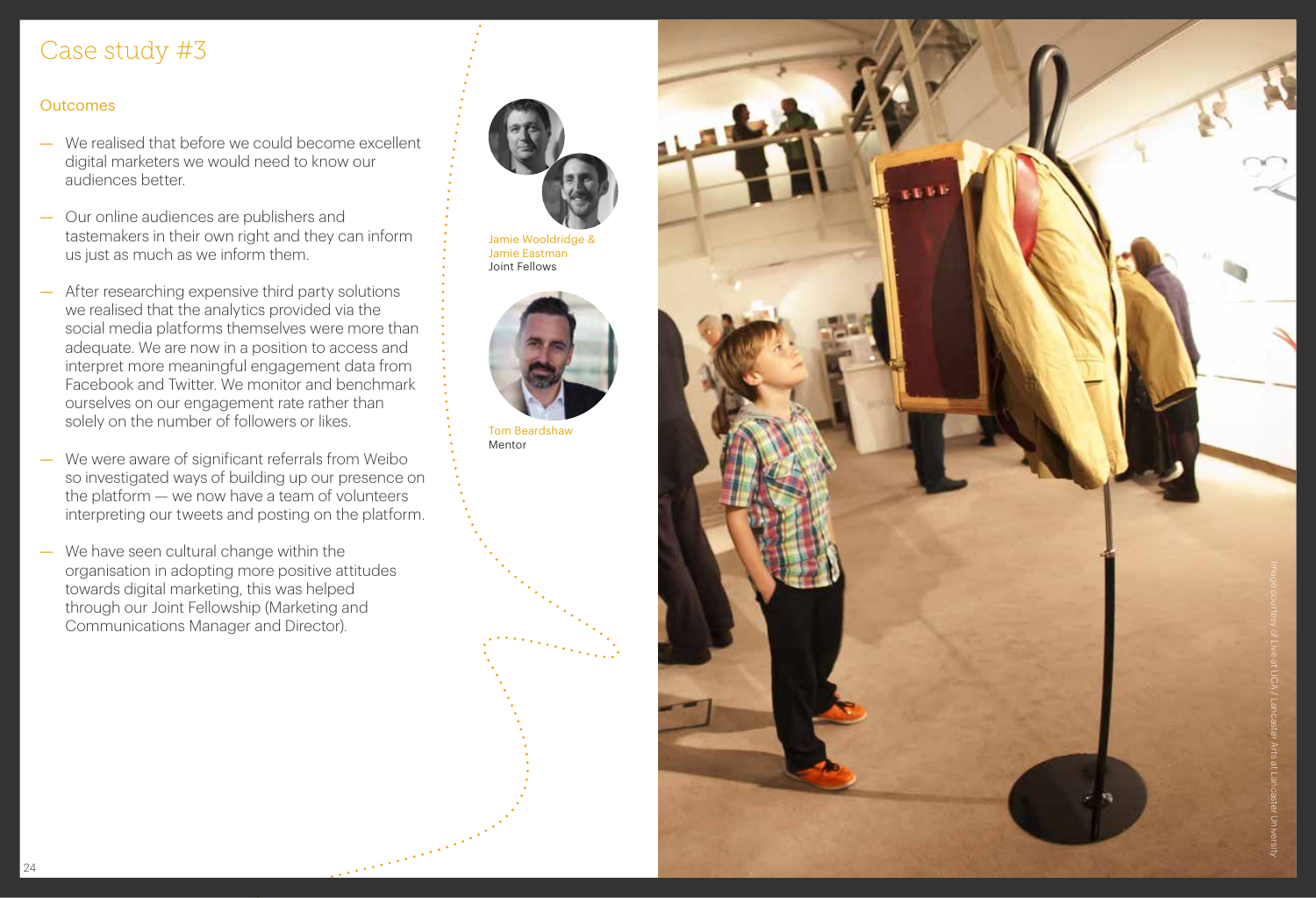## Digital Marketing Academy 2.0

After the success of the first Digital Marketing Academy a second cohort of Fellows was selected to take part in this exciting and innovative programme. These individuals are enthusiastic drivers of change working in senior marketing positions across the arts and cultural sector, driving digital innovation to increase and engage audiences through their experiments at the Academy.

DMA 2.0 launched in April 2015 and has included experiments on social media advertising, online user journeys, virtual reality exploration, audience engagement on social media and building new websites.

Fellows are devising, testing and developing their work and benefit from the robust support established in DMA 1.0 — international Mentors, online workshops, Action Learning Sets and a peer network.

Find out more about the current work of DMA 2.0 Fellows on the website:

#### academy.culturehive.co.uk

Real experiments in real organisations on real audiences.

and the contract of the contract of the contract of the contract of the contract of the contract of the contract of

'The main benefit to being part of the DMA programme has been the 'excuse' or impetus to put digital at the heart of our bOing! Festival communications and to make sure that we have the resources in place to make it work.'

Dave Yard DMA 2.0 Fellow Gulbenkian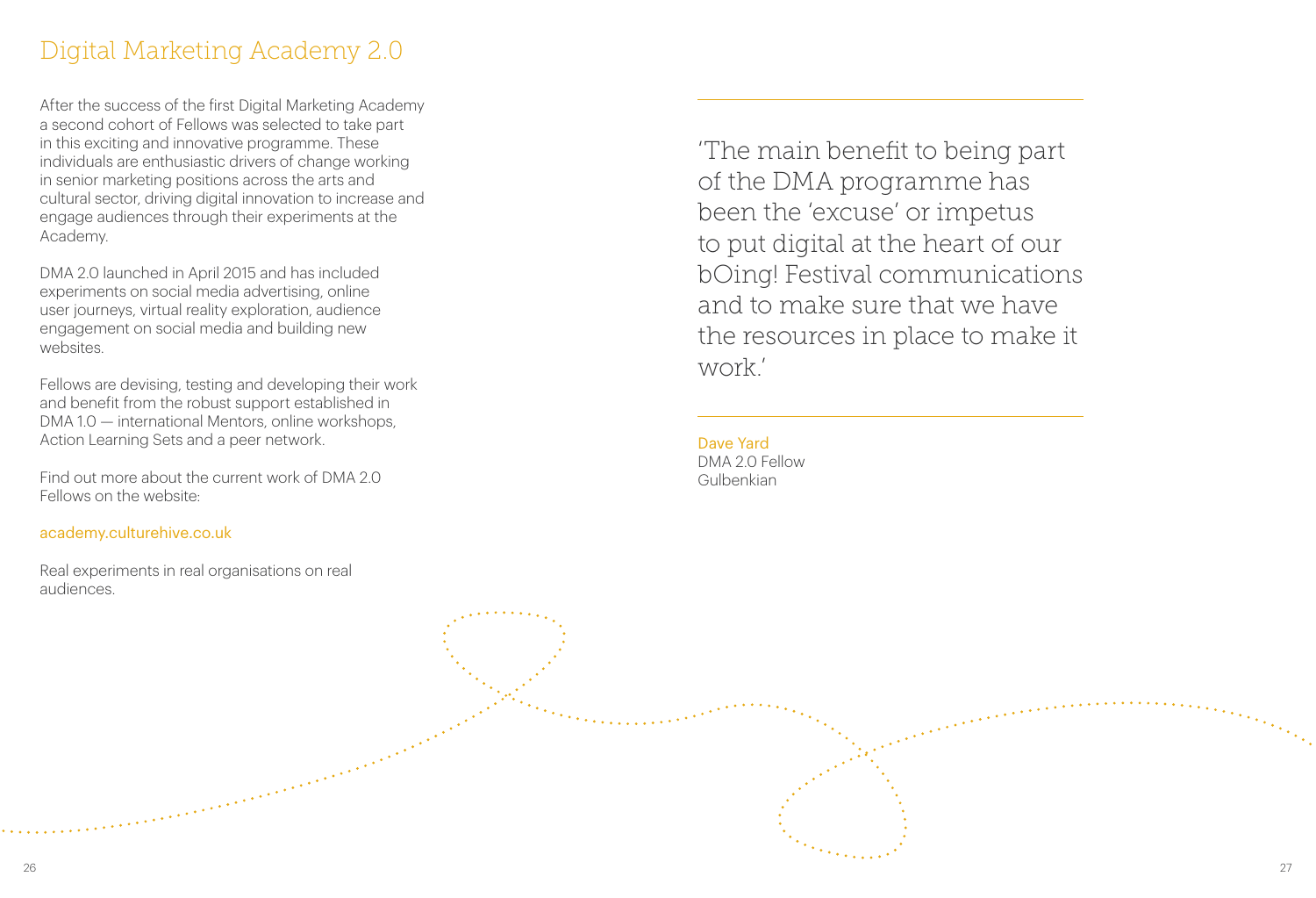'The unique nature of the Digital Marketing Academy encourages and stimulates imaginative thinking and experimentation that continues to lead to significant new initiatives, reaching and engaging more people across the arts and cultural sector.'

#### Julie Aldridge Executive Director AMA

If you are interested in taking part in any future cohorts of the Digital Marketing Academy please register your interest at: academy.culturehive.co.uk/signup

Take a look at the blog for more case studies and stories emerging from Digital Marketing Academy 2.0: academy.culturehive.co.uk/blog2-0

CultureHive best practice is managed by the Arts Marketing Association in partnership with The Audience Agency, part of Arts Council England's Audience Focus programme, supported by lottery funding. CultureHive is a registered trademark.

Association

in partnership with

20202020202 the audience agency



supported by